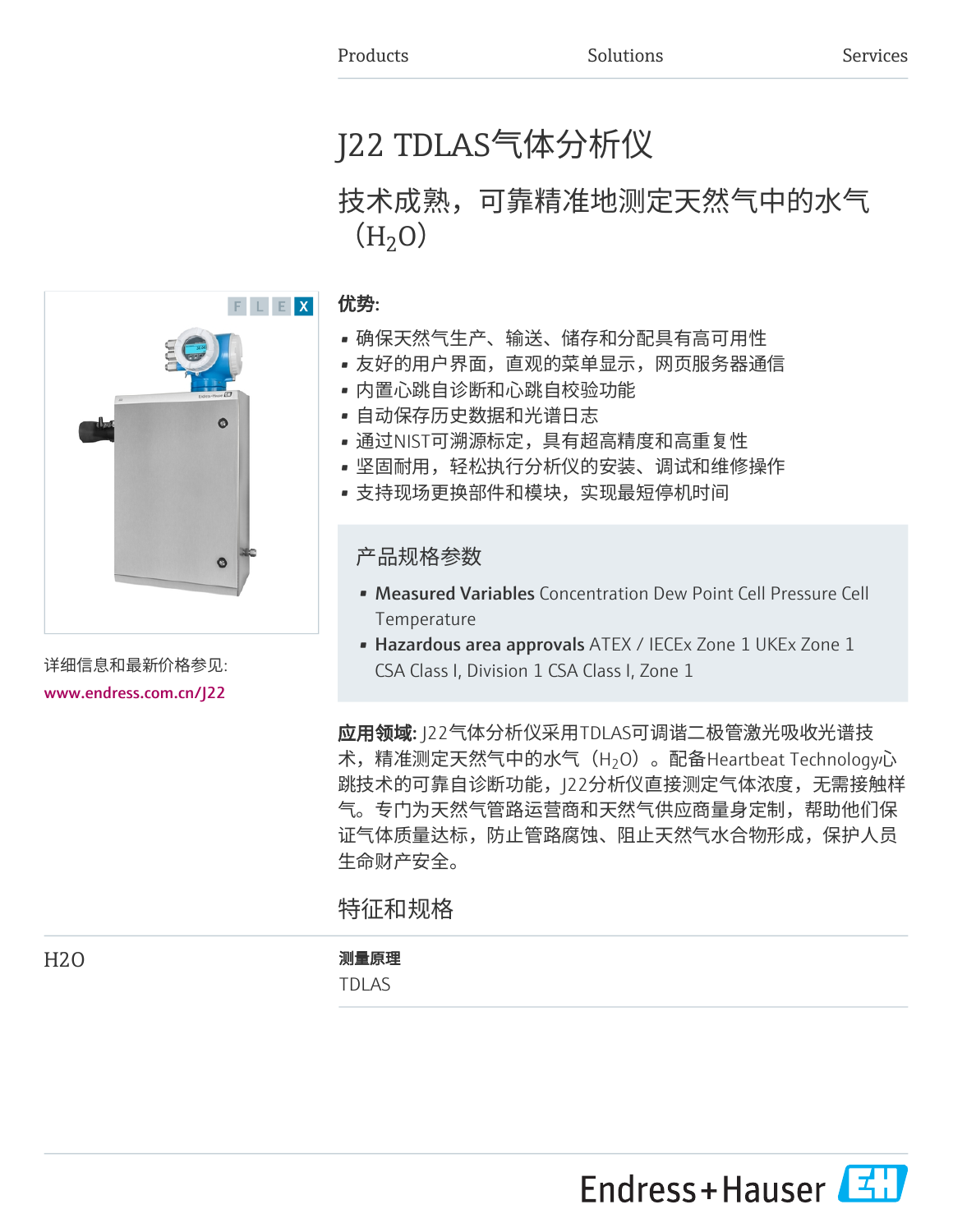## H<sub>2</sub>O Product Headline

Best-in-class gas analyzer for moisture (H2O) that is exceptionally reliable and tailored for the natural gas industry. The sensor measures gas using a Tunable Laser Diode Absorption Spectroscopy (TDLAS) to determine the concentration of the gas without coming into physical contact with the stream. Heartbeat Technology ensures compliance and process safety at all times.

#### Channels

1

# Analyte and Measurement ranges

H2O (Moisture): 0-50 to 0-6000 ppmv

#### Measured Variables

Concentration Dew Point Cell Pressure Cell Temperature

#### Ambient Temperature range

-20 to 60°C (-4 to 140°F)

#### Operating Pressure range

Inlet Pressure: 140-310 kPa (20-45 psig) Sample Cell: 800-1200 mbara or 800-1700 mbara (optional)

#### Analyzer Wetted materials

316L Stainless Steel FKM O-Rings Glass

# Power supply

Without heater: 24 VDC ±20% or 100 to 240 VAC ±10%, 50/60 Hz, 10W With optional heater: 100 to 240 VAC ±10%, 50/60 Hz, 80W